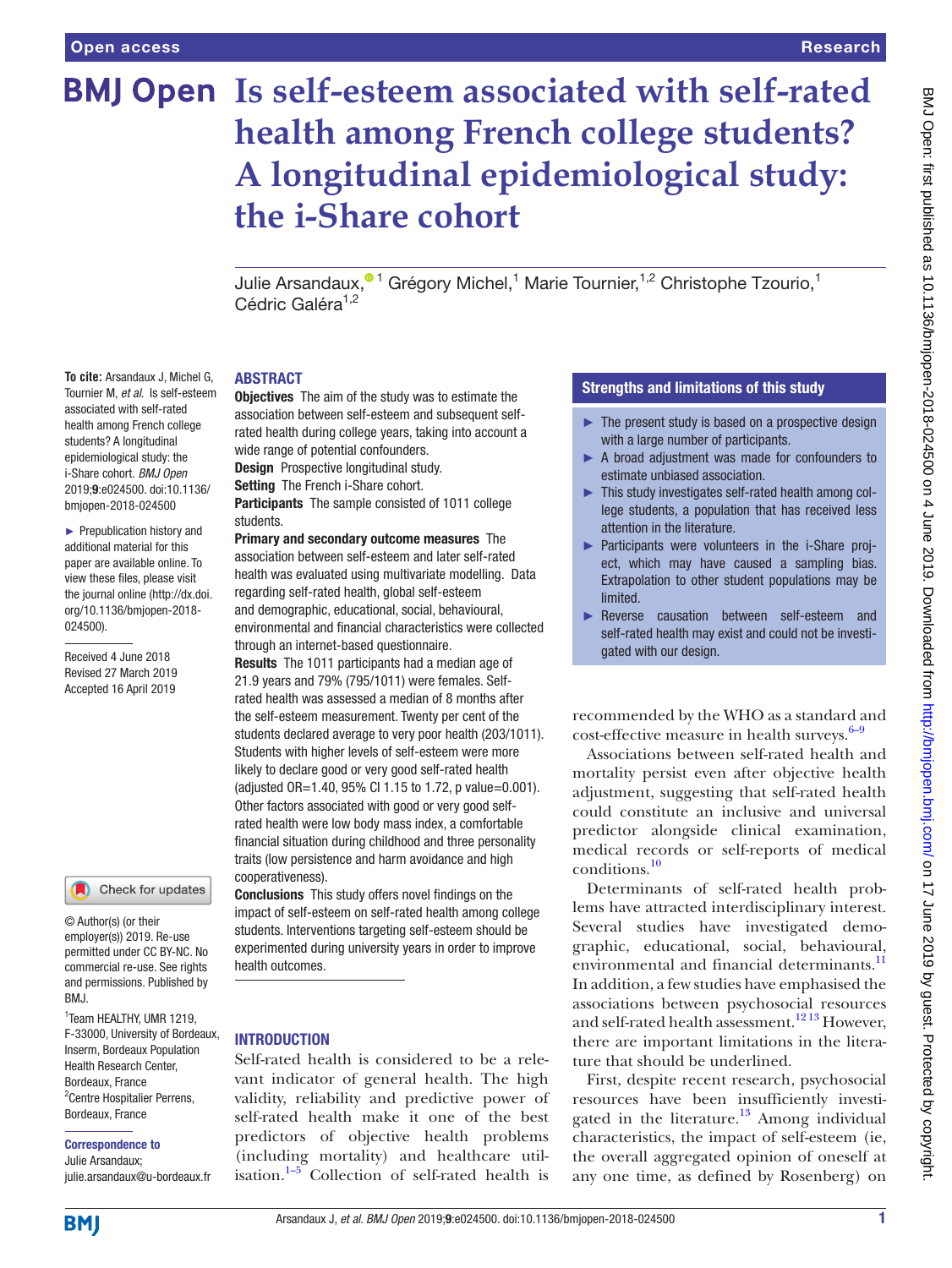the rating of one's health remains poorly understood. Yet, it should be noted that self-esteem is a potentially modifiable factor. If self-esteem is predictive of self-rated health independently of other psychosocial confounders, it could represent a specific target for preventive interventions aimed at improving general health. To our knowledge, only two studies have estimated the association between self-esteem and self-rated health, and none among college students.<sup>14</sup> These studies have reported a significant relationship supporting the hypothesis that high self-esteem is associated with better self-rated health. In addition, a number of studies have evidenced associations between self-esteem and several important health-related outcomes: academic success, well-being and internalised/ externalised mental health problems.<sup>1516</sup>

Second, the population of college students has received little attention in this specific domain. Yet this period corresponding to the transition between adolescence and adulthood is crucial for the development of individuals, as well as for constructing and reinforcing self-esteem. Although the student population is in relatively good health, it is noteworthy that mental health and substance use issues are prevalent during the college years.<sup>17-19</sup> On the one hand, self-rated health can serve to evaluate a general health status predicting future health problems before they set in. On the other hand, college is a period of development in which interventions could modify the onset of determinants such as psychosocial resources.

A final limitation is the lack of studies that adjust comprehensively for various risk factors (ie, the six domains reported above). This implies possible confounding biases that need to be addressed.

The aim of the present study was to estimate the association between self-esteem and subsequent self-rated health during college years, taking into account a wide range of potential confounders in the i-Share cohort.

#### **METHODS**

#### Study population

This study is based on the internet-based Students Health Research Enterprise (i-Share, <www.i-share.fr>) project, a prospective population-based cohort study of students in higher education institutions in France. The i-Share cohort is one of the largest epidemiological studies conducted on European students and constitutes an opportunity to investigate this research question, thanks to its longitudinal collection of multidimensional data on childhood and family history, lifestyle, health information, living conditions and mental and psychosocial examinations.<sup>20 21</sup> The objectives of the i-Share cohort are to evaluate important health aspects among university students over the course of 10 years. The eligibility criteria are to be officially enrolled at a university or higher education institution; to be at least 18 years of age; to be able to read and understand French; and to provide informed consent for participation. Recruitment started in February 2013 and is still ongoing. Students are

informed about the objectives of the study through promotion campaigns. In particular, a group of trained students inform their peers about the study and initiate the online recruitment process. The baseline inquiry collected information on students' health, personal and family medical histories, sociodemographic characteristics and lifestyle habits. Afterwards, students receive an e-mail invitation to complete follow-up questionnaires annually (on each anniversary of the date of the baseline questionnaire) for 10 years and for substudy data collection. As of 6 February 2016, 14 795 participants were included in the cohort, with the average age being 21 years and 74% were female. The response rate for 1year follow-up was 18% (n=2607). Since December 2015, an optional mental health survey has been conducted to provide data on several dimensions of mental and psychological health. For this specific study, we used the data available as of 29 April 2016. We used a longitudinal design to compare self-esteem data collected during the mental health substudy (time 2) with the next planned assessment of self-rated health (ie, during the first follow-up of the cohort, time 3). We used baseline characteristics collected at cohort inclusion for adjustment (time 1). Online [supplementary figure S1](https://dx.doi.org/10.1136/bmjopen-2018-024500) in the supplementary material describes the study timeline. Only college students aged between 18 and 30 years old and participating in the mental health substudy before their first follow-up were included. The i-Share project on which this study was based was approved by the Commission Nationale de l'Informatique et des Libertés (DR-2013–019).

#### Patient and public involvement

No participants were involved in setting the research questions or measurements or in developing plans for the design of the study. No participants were asked to advise on the interpretation or writing up of results. However, there are plans to disseminate the results of the research to study participants via the i-Share website and social media and by means of a quarterly newsletter sent to participants via email. A group of trained students also participated during the recruitment process (ie, informed their peers about the study and initiated the online recruitment process). These students were also involved in the communication campaign, advising the study team about priority messages and communication tools.

#### Measures and scales

# Outcome: self-rated health

Students gauged their current general self-rated health by the question: '*Do you consider your current health?*' with a five-point response scale ranging from 1 to 5 (1='*Very poor*'/2="*Poor*'/3='*Average*'/4="*Good*'/5='*Very good*'). The variable was dichotomised as follows: '*Very good/Good*' versus '*Average/Poor/Very poor'*. Psychometric performance of this assessment has been reported in two papers.<sup>78</sup> Self-rated health was measured at inclusion of the participant and in follow-up questionnaires. The first follow-up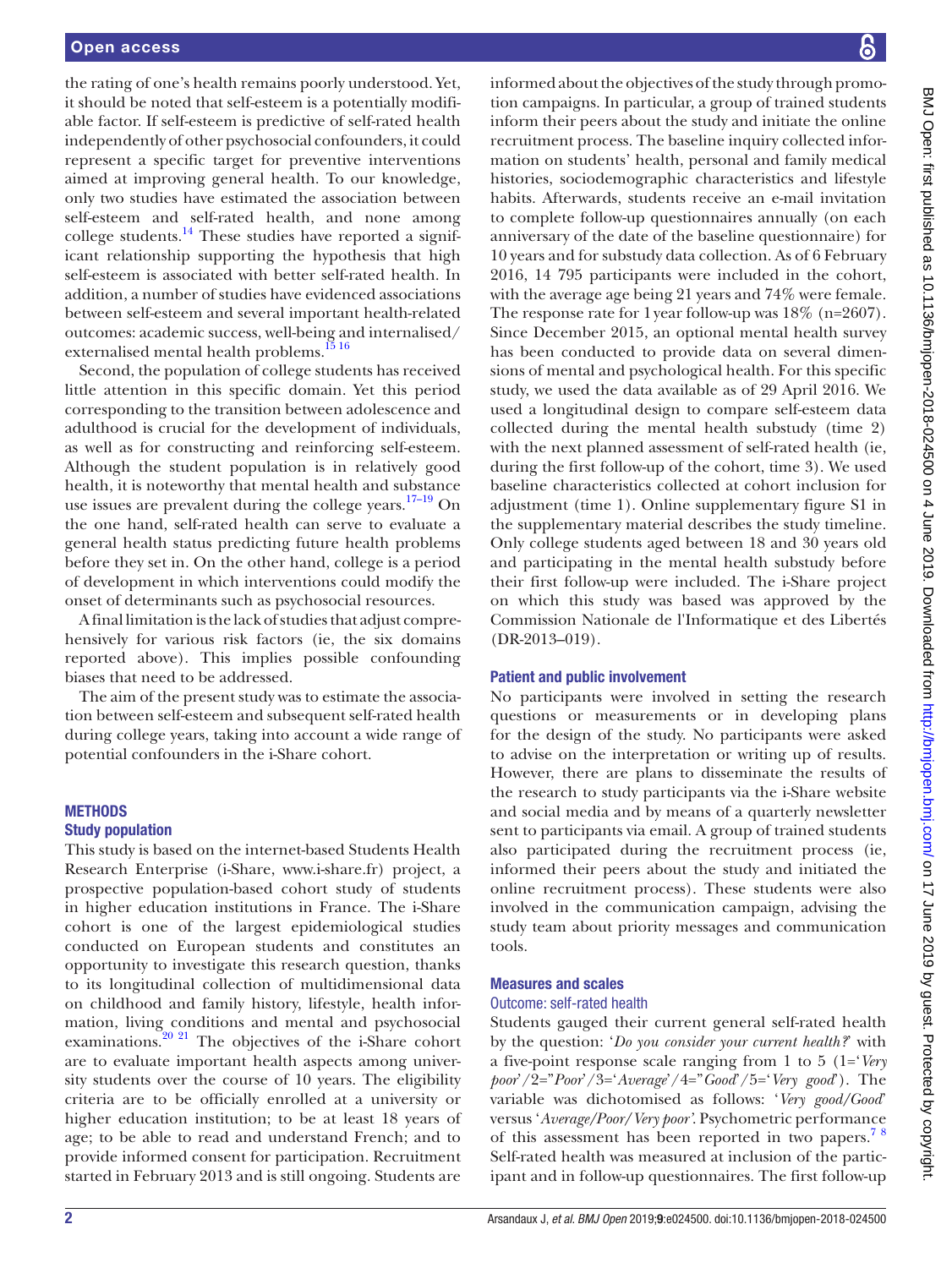self-rated health measure corresponded to the primary outcome of this study (time 3).

#### Main variable of interest: self-esteem

Self-esteem was assessed using the Self-Esteem Scale,<sup>[22](#page-10-1)</sup> a 10-item self-report measure of global self-esteem. Each item is answered on a 4-point Likert type scale ranging from 1='*Strongly disagree*' to 4='*Strongly agree*'. The score can range from 10 (low level of self-esteem) to 40 (high level of self-esteem). The Rosenberg Self-Esteem Scale is the most widely used instrument for the measurement of global self-esteem.<sup>23</sup> It was translated into French, and its high reliability and validity were confirmed with a French sample.[24](#page-10-3) Self-esteem measurement was part of the optional mental health survey (time 2). We used a continuous score for the primary analysis.

#### **Covariates**

All the covariates were collected through the self-administered online questionnaire at cohort enrolment (time 1), except for the psychosocial covariates that were part of the mental health substudy (ie, at the same time as self-esteem measurement, time 2). They all preceded the outcome to keep the longitudinal sequence between predictors and outcome. The covariates included in this study covered the six domains of potential determinants of self-rated health described in the literature:<sup>[11](#page-9-3)</sup>

#### *Demographic covariates*

We built the following demographic variables: *sex* (male/female) and *age* (in years when the outcome was measured, time 3).

#### *Academic covariates*

*Education level of student* was collected at cohort inclusion and categorised into: freshman, sophomore, junior and senior. For *parental education level*, we used the education level of the parents declared by the students (at least one of their parents had a higher education level than baccalaureate vs not).

# *Financial covariates*

*Self-rated economic situation during childhood* ('*Very difficult'/'Difficult'/'Correct'* vs *'Comfortable'/'Very comfortable*') and s*elf-rated satisfaction about financial resources during college* ('*Very satisfied'/'Rather satisfied'* vs *'Satisfied'/'Rather dissatisfied'/'Totally unsatisfied*').

# *Social covariates*

Students' *living conditions* (cohabitation with parents, flatsharing/couple or alone) and *self-rated familial support during childhood* (weak: '*None at all*'/'*A little*'/'*Moderate*' vs high: '*A lot*'/'*Enormous*').

# *Geographical covariates*

Students included in this study were spread over the French territory. To take disparities across college campuses into account we selected the four most constitutive *cities of the* 

*registration university* in the sample (Bordeaux/Versailles/ Nice/Paris/other).

# *Behavioural covariates*

*Tobacco consumption* (none, ≤10cigarettes/day and >10cigarettes/day). *Binge drinking frequency* was defined as drinking at least six drinks on the same occasion (evening) (never, rarely if '*Once a year*', occasionally if '*several times a year*'/'*once a month*', frequently if '*once a week or less*'/'*2 to 3 times a week*'/'*4 to 6 times a week*'). Then students declared whether they consumed *psychoactive substances* at least once in their life, from cannabis, ecstasy, amphetamines, nitrous oxide, inhalation products and cocaine. To determine *physical activity frequency*, we combined walking times and sports by summing the count number of duration in minutes per day  $\langle$  <25, between 25 and 35 and >35). *Body mass index (BMI) (*<25vs ≥25kg/m²). Finally, good nutritional habits was based on adherence to The French National Nutrition and Health Program.<sup>25</sup> Each of the seven nutrition recommendations was coded 0 if not followed and 1 if followed. The sum (seven representing the highest adherence to recommendations and 0 the lowest) was computed.

# *Psychosocial covariates*

*Coping* was measured by the Student Coping Scale.<sup>[26](#page-10-5)</sup> Three subscores were computed representing social support coping, emotional coping and festive coping (a higher score represented higher coping resources). *Aggressiveness* was measured by an adaptation of the Brown-Goodwin assessment for Life History of Aggression, translated into French by Bellivier. $27$  Higher scores represented higher aggressiveness. *Impulsivity* was measured by an Adolescent Version of the Barratt Impulsiveness Scale-11 translated into French by Coudrey F and Michel  $G<sup>28</sup>$  $G<sup>28</sup>$  $G<sup>28</sup>$  Higher scores represented higher impulsivity. *Personality traits* were measured by the Temperament and Character Inventory translated into French by Pélissolo  $F^{29}$  30 Six subscores were computed: novelty seeking, persistence, harm avoidance, determination, reward dependence and cooperativeness. Higher scores represented greater adherence to the type of personality.

# *Objective health indicator*

Participants with at least one medical diagnosis for mental or physical diseases or disability at cohort inclusion.

# Study size

We performed a sample size calculation for logistic regression between self-esteem and self-rated health, alpha 0.05 and power 0.90. Based on two French studies among college students, we assumed that the distribution of self-esteem was normal (mean= $28.9$ , SD= $5.7$ ).<sup>31 32</sup> The proportion of participants declaring having good or very good health has been estimated in two studies in Sweden and Italy among college students to be 13% and 23%, respectively.[33 34](#page-10-10) We assumed the OR to be 1.1 based on the only two studies reported among high school students in South Korea and adults in Canada.<sup>14</sup> The minimum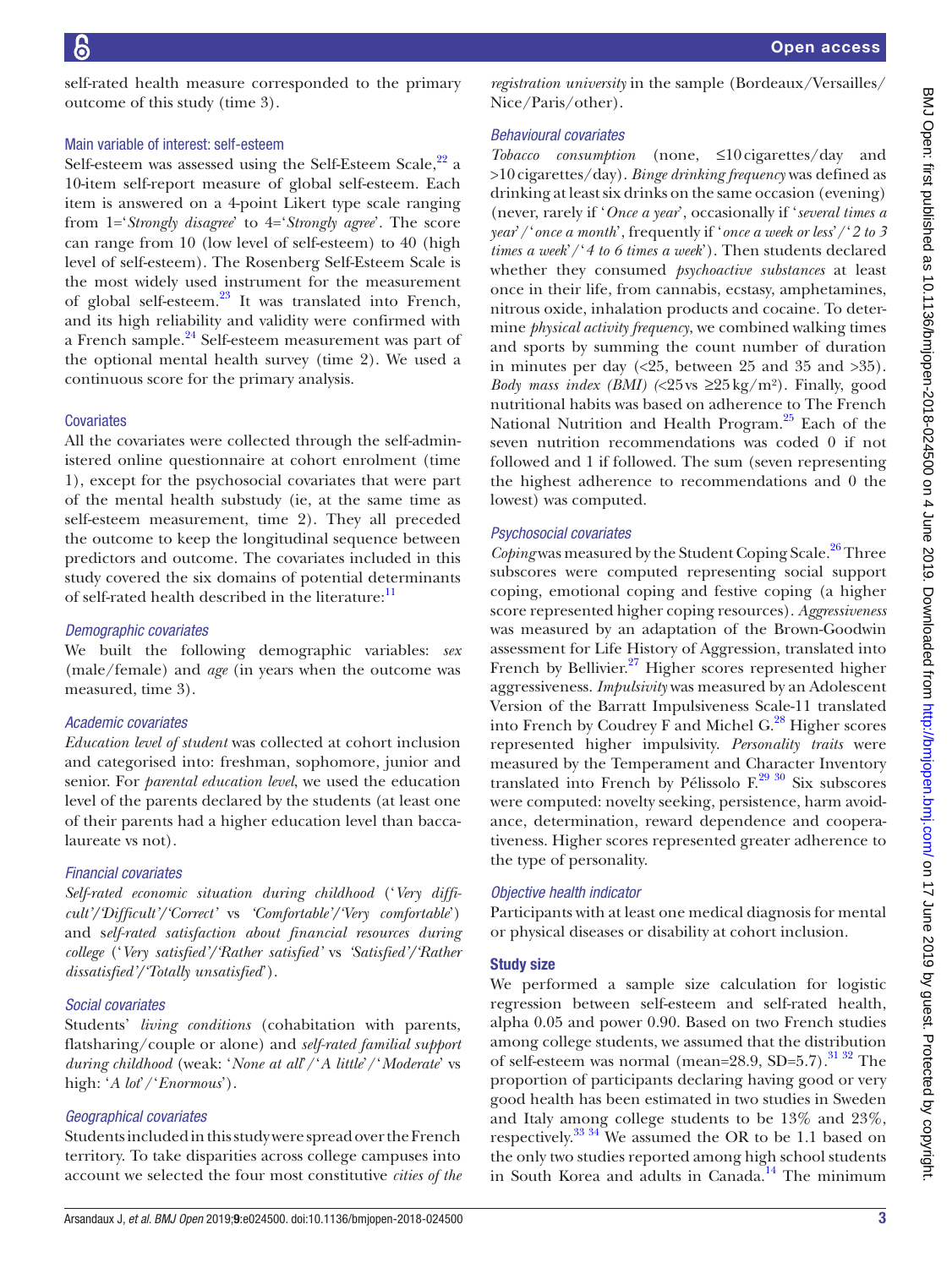required sample size was between 232 and 344 based on self-rated health proportions (SAS software PROC POWER).

#### Statistical analysis

First, we described the study sample. Then, in order to estimate the association between self-esteem and selfrated health, we computed a logistic regression model. We modelled the probability of declaring good or very good self-rated health during the first follow-up. The primary explanatory variable was self-esteem. To allow relevant interpretation, we estimated associations for the increase of one SD (ie, 5.696). All the potential confounders described above were entered in the model as covariates. In the modelling process, we first estimated univariate models. Log-linearity of the effect of self-esteem (continuous variable) was checked. We tested interactions for gender, age and cities among self-rated health and self-esteem links by univariate models and performed stratified analysis if the interaction was significant ( $p<0.05$ ). Then we selected variables if p value <0.25to compute multivariate models. Finally, we performed a stepwise backward selection for a final multivariate model with a threshold of p value=0.05. At every step, we checked the confusion effect and computed the OR, 95% CI and p value (p) of the corresponding Wald test.

Finally, we conducted sensitivity analyses to test the robustness of the findings: (1) modelling self-rated health: (A) in continuous variable (ranging from 1 to 5) and (B) in three categories (with an 'average' modality); (2) estimating the self-esteem effect through a categorised variable (corresponding to quartiles:  $\leq 25$ , [25–28], [28–33] and >33) to bring to light a potential dose–response effect; (3) completing the adjustment: (A) with baseline

self-rated health; (B) forcing the adjustment with delays between the three measurement periods; and (C) with objective health indicators; and (4) performing primary modelling among the complete case population.

Our missing data analysis procedures used missing at random assumptions. We used the multivariate imputation by chained equations method of multiple multivariate imputation in SAS software (PROC MI and MIANALYZE). $35\frac{36}{10}$  We independently analysed 10 copies of the data, each with suitably imputed missing values, in the multivariate logistic regression analyses. We averaged estimates of the variables to give a single mean estimate and adjusted standard errors according to Rubin's rules. We imputed only data from covariates using self-esteem, self-rated health, covariate data and completed the imputation process with other data collected in the i-Share cohort (alcohol consumption, walking time per day, sport practice time, stress score, anxiety score, depression score and self-rated quality of sleep).

We performed all analyses using the SAS statistical software (SAS V.9.3).

#### **RESULTS**

The total sample comprised 1011 participants. [Figure](#page-3-0) 1 shows the flow chart of the study population. Of the 14795 college students enrolled in the i-Share cohort, 3613 completed the mental health substudy, 1038 were eligible for this study and 1011 were ultimately analysed. Prospective self-rated health assessment (ie, during the first follow-up, time 3) was a median of 13.2 months after enrolment in the cohort and a median of 8.4 months after completion of the mental health substudy (ie, self-esteem



<span id="page-3-0"></span>Figure 1 Flow diagram showing participant flow through the study based on the i-Share cohort, France, 2013–2016.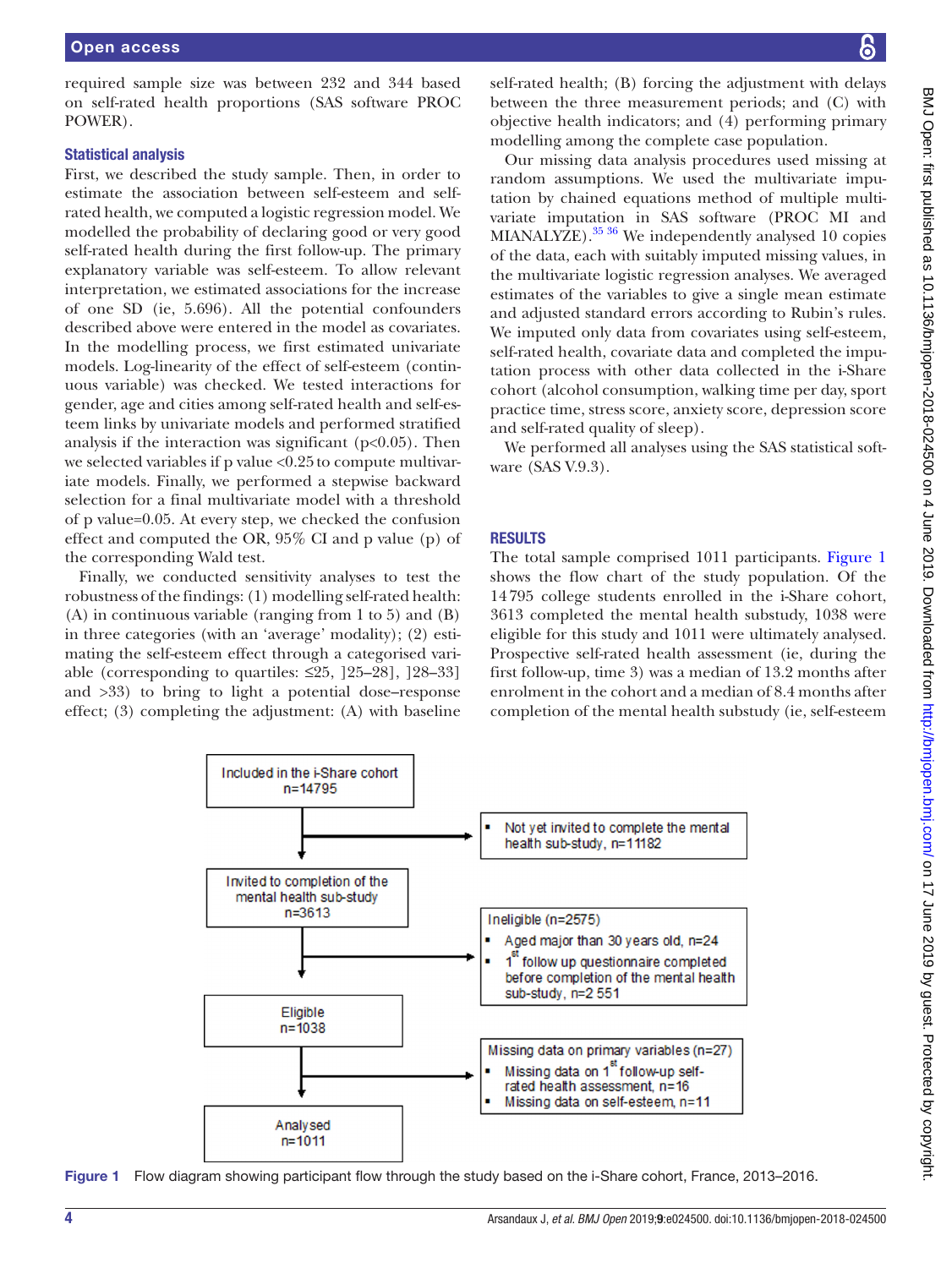<span id="page-4-0"></span>Table 1 Characteristics of the study population concerning self-rated health, self-esteem, demographic, educational, financial, social, geographical, follow-up, behavioural and psychological data at time 1: cohort enrolment; time 2: optional mental health survey; time 3: cohort follow-up in the i-Share cohort, France, 2013–2016

| <b>Characteristics</b>                                                                    |                | <b>Participants n=1011</b> |
|-------------------------------------------------------------------------------------------|----------------|----------------------------|
| Outcome at time 3                                                                         |                |                            |
| SRH five items, n (%)                                                                     |                |                            |
| Very good                                                                                 | 225 (22.3)     |                            |
| Good                                                                                      | 583 (57.7)     |                            |
| Average                                                                                   | 177 (17.5)     |                            |
| Poor                                                                                      | 26 (2.6)       |                            |
| Very poor                                                                                 | $0(-)$         |                            |
| SRH dichotomised, n (%)                                                                   |                |                            |
| Very good to good                                                                         | 808 (79.9)     |                            |
| Average to very poor                                                                      | 203 (20.1)     |                            |
| SRH in continuous*, median (IQR)                                                          | $2.0(2.0-2.0)$ |                            |
| Main exposure at time 2                                                                   |                |                            |
| Self-esteem in continuous variable,<br>median (IQR)                                       | 28 (25-33)     |                            |
| Self-esteem in categorical variable, n (%)                                                |                |                            |
| $\leq$ 25                                                                                 | 287 (28.4)     |                            |
| $[25 - 28]$                                                                               | 219 (21.7)     |                            |
| $[28 - 33]$                                                                               | 277 (27.4)     |                            |
| $\geq$ 33                                                                                 | 228 (22.6)     |                            |
| Demographic data                                                                          |                |                            |
| Age at time 3, mean (STD)                                                                 | 20.8 (2.3)     |                            |
| Female, n (%)                                                                             | 795 (78.6)     |                            |
| Educational data at time 1                                                                |                |                            |
| University year, n (%)                                                                    |                |                            |
| Freshman                                                                                  | 367 (36.5)     |                            |
| Sophomore                                                                                 | 218 (21.7)     |                            |
| Junior                                                                                    | 154 (15.3)     |                            |
| Senior                                                                                    | 267 (26.5)     |                            |
| At least one parent with high education<br>level, n (%)                                   | 274 (28.5)     |                            |
| Financial data at time 1                                                                  |                |                            |
| Comfortable to very comfortable financial 573 (56.7)<br>situation during childhood, n (%) |                |                            |
| Rather satisfied to very satisfied with<br>financial resources, n (%)                     | 504 (49.8)     |                            |
| Social data at time 1                                                                     |                |                            |
| Cohabitation, n (%)                                                                       |                |                            |
| With parents                                                                              | 278 (31.3)     |                            |
| Flatsharing or couple                                                                     | 287 (32.4)     |                            |
| No cohabitation/alone                                                                     | 322 (36.3)     |                            |
| Strong familial support during childhood,<br>n (%)                                        | 730 (72.9)     |                            |
| Geographical and follow-up data                                                           |                |                            |
| City of the registration university at time<br>1, $n$ (%)                                 |                |                            |
|                                                                                           |                | Continued                  |

| Continued<br>Table 1                                                                                |                            |
|-----------------------------------------------------------------------------------------------------|----------------------------|
| Characteristics                                                                                     | <b>Participants n=1011</b> |
| <b>Bordeaux</b>                                                                                     | 686 (67.9)                 |
| <b>Versailles</b>                                                                                   | 77 (7.6)                   |
| Nice                                                                                                | 22 (2.2)                   |
| Paris                                                                                               | 45 (4.5)                   |
| Other                                                                                               | 181 (17.9)                 |
| Delay in months between inclusion and<br>SRH assessment (follow-up), median<br>(IQR)                | 13.2 (12.3-23.4)           |
| Delay in months between mental health<br>assessment and SRH assessment<br>(follow-up), median (IQR) | $8.4(3.2 - 12.0)$          |
| Behavioural data at time 1                                                                          |                            |
| Tobacco consumption, n (%)                                                                          |                            |
| None                                                                                                | 761 (75.3)                 |
| $\leq$ 10 cigarettes                                                                                | 213 (21.1)                 |
| >10 cigarettes                                                                                      | 37(3.6)                    |
| Alcohol consumption frequency during<br>evening, n (%)                                              |                            |
| <b>Never</b>                                                                                        | 22(2.3)                    |
| Rarely                                                                                              | 225 (23.2)                 |
| Occasionally                                                                                        | 393 (40.5)                 |
| Frequently                                                                                          | 330 (34.0)                 |
| Psychoactive substance consumption at<br>least once in life, n (%)                                  | 603 (59.6)                 |
| BMI <25 kg/m <sup>2</sup> at time 1, n $(\%)$                                                       | 909 (89.9)                 |
| Compliance with French nutritional<br>recommendations, median (IQR)                                 | 3(3.4)                     |
| Physical activity, n (%)                                                                            |                            |
| Less than 25 min/day                                                                                | 109 (10.9)                 |
| Between 25 and 35 min/day                                                                           | 183 (18.3)                 |
| More than 35 min/day                                                                                | 706 (70.7)                 |
| Psychological data at time 2, median (IQR)                                                          |                            |
| Coping - social support                                                                             | $11(8-14)$                 |
| Coping - emotional                                                                                  | 20 (17-22)                 |
| Coping - festive-addictive                                                                          | $11(9-14)$                 |
| Impulsivity                                                                                         | $61(56 - 67)$              |
| Aggressiveness                                                                                      | $1(0-3)$                   |
| Personality - novelty seeking                                                                       | 21 (18-23)                 |
| Personality - persistence                                                                           | 28 (24-31)                 |
| Personality - harm avoidance                                                                        | $27(22-31)$                |
| Personality - determination                                                                         | $27(23 - 31)$              |
| Personality - reward dependence                                                                     | 28 (23-32)                 |
| Personality - cooperativeness                                                                       | 32 (29-35)                 |

n=1011.

\*1=verygood, 2=good, 3=average, 4=poor and 5=very poor. BMI, body mass index; SRH, self-rated health.

measure, time 2). The baseline characteristics of the study population are presented in [table](#page-4-0) 1. The mean age of participants was 20.8 (SD=2.3) years, 795/1011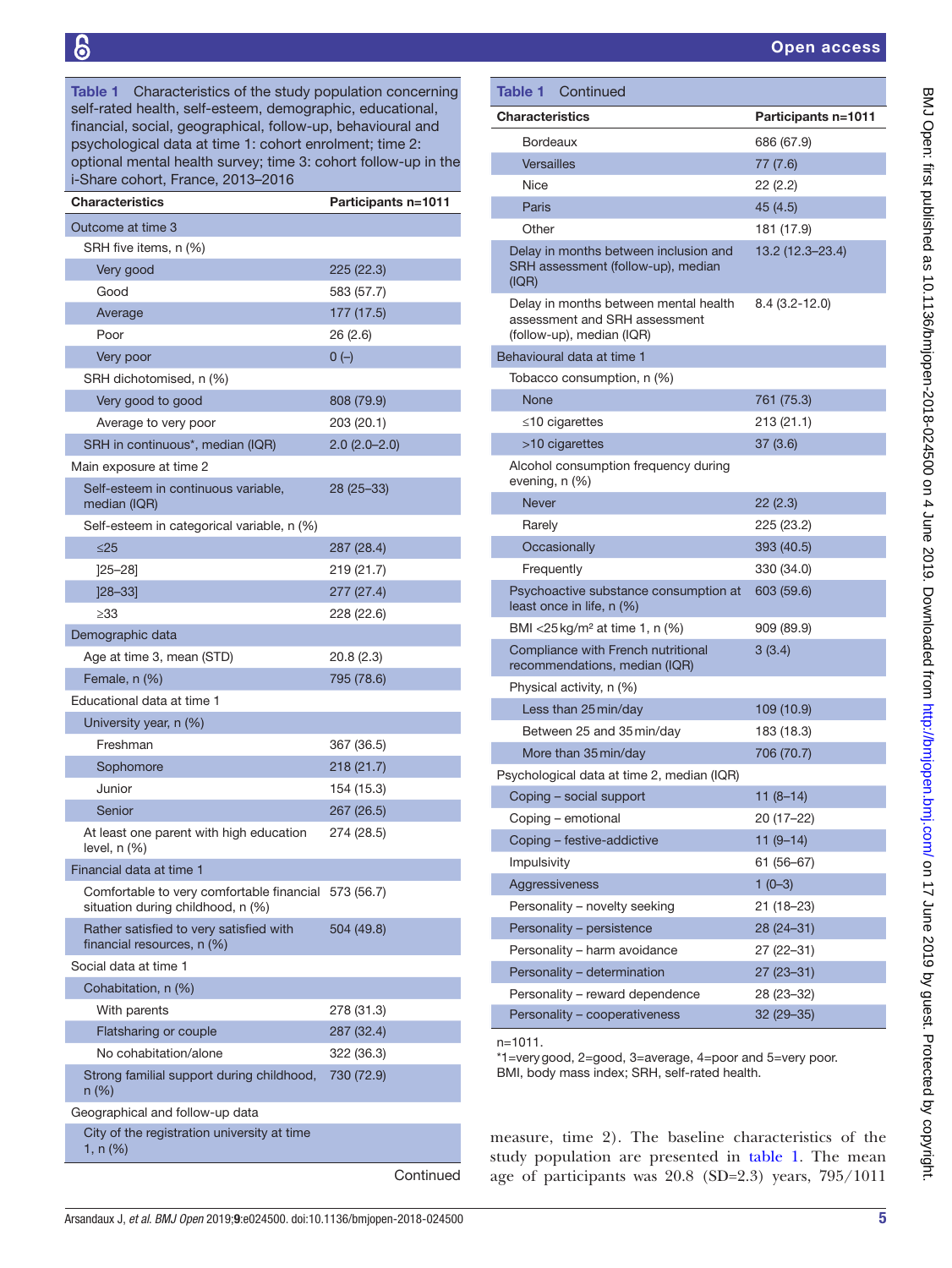(79%) were female, 367/1011 (37%) were freshmen and most students were in Bordeaux (686/1011, 68%). 346/1011 (34%) participants had at least one missing data item among covariates. BMI and living situation were the most frequently missing variables (15% and 12%, respectively) and other missing variables accounted for less than 5% of missing data. At inclusion, 18% of the students declared average or poor health (183/1011). At first follow-up, 20% of the students declared average or poor health (203/1011). Online [supplementary table S1](https://dx.doi.org/10.1136/bmjopen-2018-024500) in the supplementary material compares participants in the i-Share cohort versus the study sample.

[Table](#page-6-0) 2 presents the whole modelling process after imputation of missing data and [table](#page-8-0) 3 presents the final model with crude and adjusted ORs. The unadjusted self-esteem effect (for the increase of one SD) on selfrated health was statistically significant (OR=1.70, 95%CI 1.44 to 1.99, p<0.0001). Log-linearity of the self-esteem effect was confirmed, allowing a valid estimation. None of the predefined interactions (gender, cities and age) were statistically significant (all p values >0.10). The final multivariate model was adjusted for BMI, financial situation during childhood and three personality traits (persistence, harm avoidance and cooperativeness). With this final model, the increase of one SD in self-esteem was associated with a 40% increase in the probability of declaring good or very good health versus average to very poor health (adjusted OR=1.40,  $95\%$  CI 1.15 to 1.72,  $p=0.001$ ).

BMI  $>25 \text{ kg/m}^2$  and difficult financial situation during childhood decreased the probability of declaring good to very good health by 2. Three personality traits were associated with self-rated health: low persistence and harm avoidance and high cooperativeness were associated with declaring good to very good health. The restraint model showed acceptable discrimination power (area under curve=0.7205), and the Hosmer-Lemeshow test proved model suitability to data (p value=0.8614).

[Table](#page-8-1) 4 presents sensitivity analysis results showing the robustness of findings. Whatever the modelling choices for self-rated health and self-esteem or adjusting strategies, higher self-esteem was persistently associated with better self-rated health. Furthermore, the model with self-esteem in four categories showed a dose–response effect with graduate adjusted OR and a significant global test  $(p<0.04)$ .

# **DISCUSSION** Findings of the study

In this large longitudinal study among college students, higher self-esteem levels were independently associated with better self-rated health, even after complete adjustment for known confounders. This association was not modified by gender or age. Additional risk factors such as BMI, financial situation during childhood and personality traits (persistence, harm avoidance and cooperativeness) were associated with self-rated health. This

original finding opens up an opportunity for interventional research targeting psychosocial resources, especially self-esteem, in the university setting.

# Interpretation

The association between higher levels of self-esteem and better self-rated health found in the current study corroborates previous research. This finding based on a sample of college students supports and extends previous studies on other population samples by showing the same pattern of association between self-esteem and self-rated health.<sup>[14](#page-9-6)</sup> Several research works and literature reviews formulate hypotheses on the potential underlying mechanisms that may explain the relationship between self-esteem and health. Good self-esteem may enable individuals to make better choices, including adopting healthy behaviours.<sup>[16](#page-9-10)</sup> High self-esteem may increase the ability to put in place appropriate strategies to cope with everyday situations, which in turn increases the capacity to feel well and more generally the capacity of resilience. $37$  An alternative hypothesis is based on bodily sensations (ie, information that conveys messages from the organism to the brain). This information is available to the individual consciousness, is included in self-rating of health and may reflect important physiological dysregulation, such as inflammatory processes.[38](#page-10-13) In this hypothesis, self-esteem appears to be a psychosocial ability that allows individuals to cope better with stress and prevents or diminishes these deleterious inflammatory processes. Throughout the literature, several determinants of self-rated health have been found.<sup>11</sup> Our study was consistent with this in finding that a low BMI, a comfortable financial situation during childhood and three personality traits were associated with good self-rated health. In contrast to the literature, we did not find gender differences for self-rated health after complete adjustment.<sup>39-41</sup> This discordant result could be due to differences in sampling and adjustment strategies. In particular, fewer males than women participated in the i-Share cohort. Moreover, we found that self-rated health was influenced more by the family's financial difficulties during childhood than during college years.

# Strengths and limitations

The strengths of our study include the longitudinal design, standardised assessment tools and broad adjustment for confounders. In addition, this study investigates self-rated health among college students, a population that has received less attention in the literature. Although the study sample included only a fraction of the original i-Share cohort, the number of participants was still relatively high compared with the available studies in the area. A set of limitations should be taken into consideration, however, to interpret the findings properly. First, a sampling bias could have arisen since participants were mainly healthy female students. Since young females usually have lower self-reported health than males, caution should be taken regarding extrapolation of the results to males.[42](#page-10-15) Further research is needed with a larger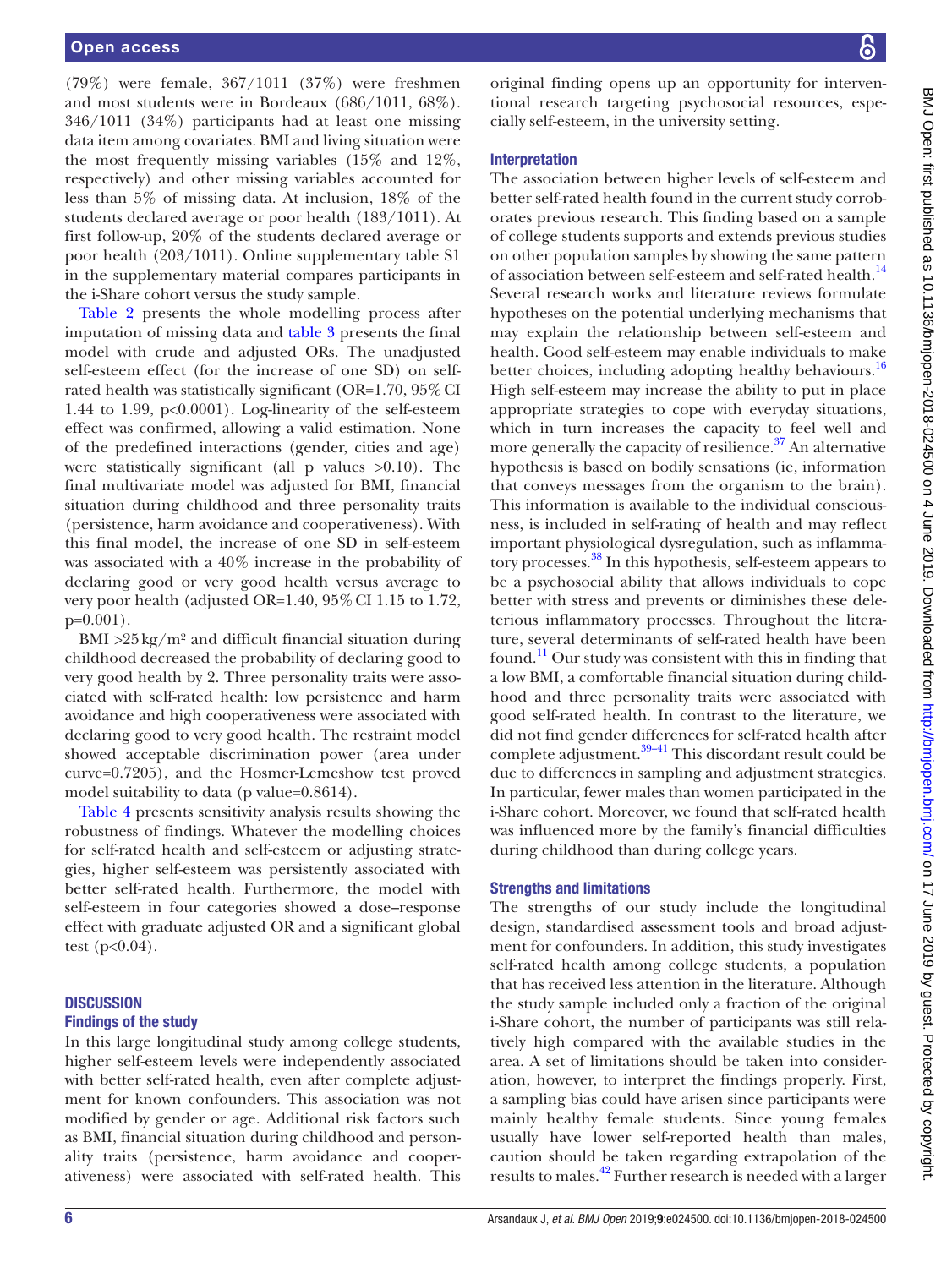<span id="page-6-0"></span>

|                                                                                   | Univariate model |                 | <b>Multivariate model</b> |                 |
|-----------------------------------------------------------------------------------|------------------|-----------------|---------------------------|-----------------|
|                                                                                   | <b>OR</b>        | 95% CI          | aOR                       | 95% CI          |
| Main exposure                                                                     |                  |                 |                           |                 |
| Self-esteem (for an increase of one SD†)                                          | 1.70             | 1.44 to 1.99*** | 1.40                      | 1.15 to 1.72*** |
| Covariates                                                                        |                  |                 |                           |                 |
| Demographic data                                                                  |                  |                 |                           |                 |
| Gender                                                                            |                  |                 |                           |                 |
| Male                                                                              | 1                |                 |                           |                 |
| Female                                                                            | 0.48             | 0.31 to 0.74*** |                           |                 |
| Age at self-rated health assessment<br>(follow-up)                                | 0.98             | 0.92 to 1.04    |                           |                 |
| <b>Educational data</b>                                                           |                  |                 |                           |                 |
| University year at inclusion                                                      |                  | $\star$         |                           |                 |
| 1st year/freshman                                                                 | $\blacksquare$   |                 |                           |                 |
| 2nd year/sophomore                                                                | 1.54             | 1.00 to 2.37    |                           |                 |
| 3rd year/junior                                                                   | 1.60             | 0.98 to 2.62    |                           |                 |
| 4th year or more/senior                                                           | 1.22             | 0.83 to 1.80    |                           |                 |
| Parents' education level                                                          |                  |                 |                           |                 |
| At least one with high level                                                      | 1                |                 |                           |                 |
| Both with low level or only one given<br>with low level                           | 0.86             | 0.60 to 1.22    |                           |                 |
| Financial data                                                                    |                  |                 |                           |                 |
| Financial situation during childhood                                              |                  |                 |                           |                 |
| Comfortable to very comfortable                                                   | 1                |                 | 1                         |                 |
| Correct to very difficult                                                         | 0.48             | 0.36 to 0.66*** | 0.54                      | 0.39 to 0.74*** |
| Satisfaction with financial resources at<br>inclusion                             |                  |                 |                           |                 |
| Rather satisfied to very satisfied                                                | $\mathbf{1}$     |                 |                           |                 |
| Completely dissatisfied to satisfied                                              | 0.55             | 0.40 to 0.75*** |                           |                 |
| Social data                                                                       |                  |                 |                           |                 |
| Cohabitation at inclusion                                                         |                  |                 |                           |                 |
| No cohabitation                                                                   | $\blacksquare$   |                 |                           |                 |
| With parents                                                                      | 1.03             | 0.70 to 1.51    |                           |                 |
| Flat sharing or couple                                                            | 1.12             | 0.76 to 1.64    |                           |                 |
| Familial support during childhood                                                 |                  |                 |                           |                 |
| <b>Strong</b>                                                                     | $\mathbf{1}$     |                 |                           |                 |
| Weak                                                                              | 0.56             | 0.40 to 0.78*** |                           |                 |
| Geographical and follow-up data                                                   |                  |                 |                           |                 |
| City of the registration university                                               |                  |                 |                           |                 |
| <b>Bordeaux</b>                                                                   | $\mathbf{1}$     |                 |                           |                 |
| Versailles                                                                        | 1.16             | 0.63 to 2.14    |                           |                 |
| <b>Nice</b>                                                                       | 1.16             | 0.39 to 3.49    |                           |                 |
| Paris                                                                             | 1.04             | 0.49 to 2.20    |                           |                 |
| Other                                                                             | 1.08             | 0.71 to 1.63    |                           |                 |
| Delay in months between inclusion and<br>self-rated health assessment (follow-up) | 1.00             | 0.97 to 1.03    |                           |                 |

Continued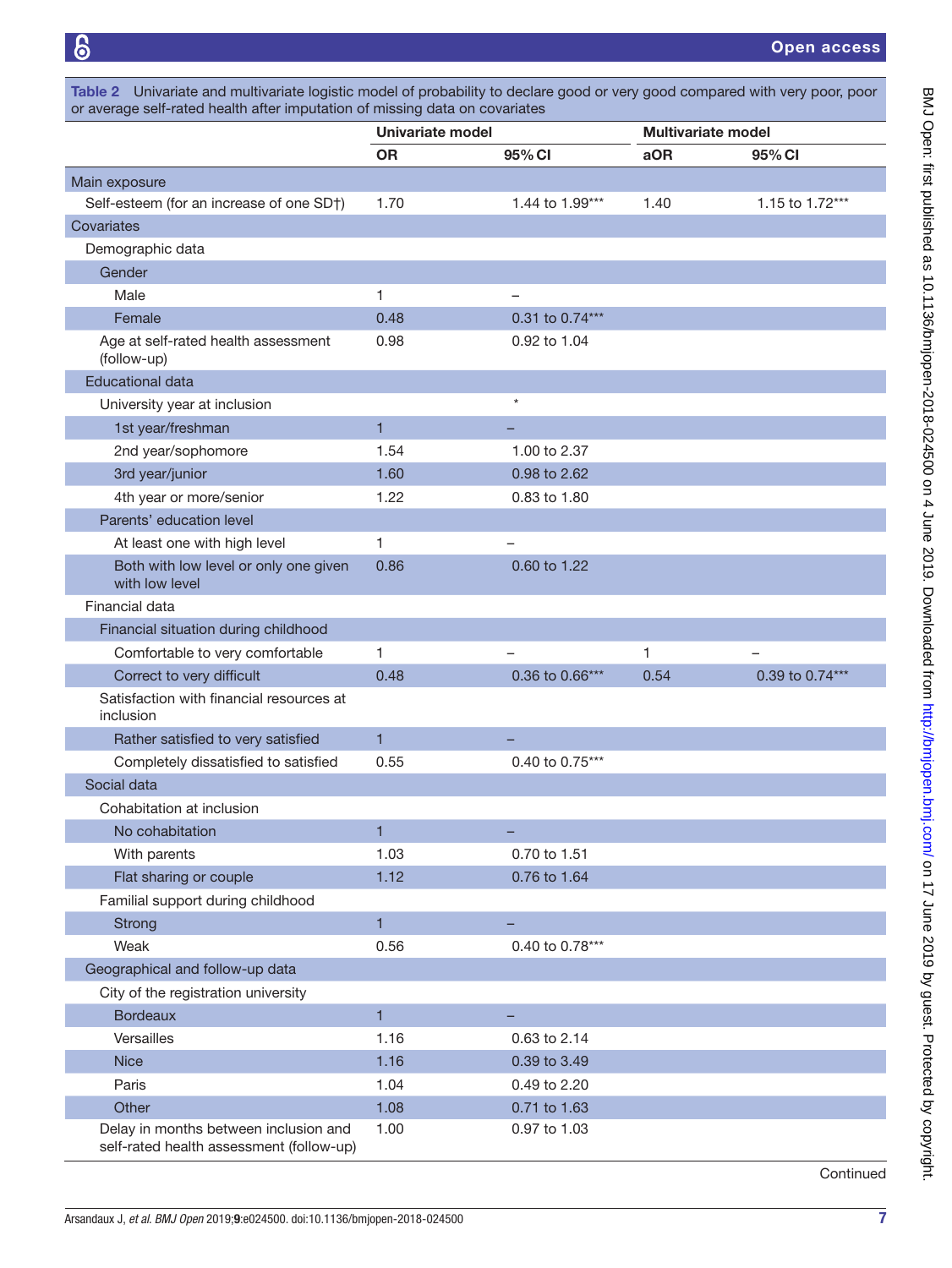Table 2 Continued

Alcohol consumption frequency during

Never drink the contract of the contract of the contract of the contract of the contract of the contract of the contract of the contract of the contract of the contract of the contract of the contract of the contract of th

Never binge 1.09 0.41 to 2.91 Occasionally binge 1.53 0.58 to 4.05

evening at inclusion

| pen access                                                                                          |                  |              |                           |        |
|-----------------------------------------------------------------------------------------------------|------------------|--------------|---------------------------|--------|
|                                                                                                     |                  |              |                           |        |
| ble 2 Continued                                                                                     |                  |              |                           |        |
|                                                                                                     | Univariate model |              | <b>Multivariate model</b> |        |
|                                                                                                     | <b>OR</b>        | 95% CI       | aOR                       | 95% CI |
| Delay in months between mental health<br>assessment and self-rated health<br>assessment (follow-up) | 1.00             | 0.98 to 1.02 |                           |        |
| Behavioural data                                                                                    |                  |              |                           |        |
| Tobacco consumption at inclusion                                                                    |                  |              |                           |        |
| None                                                                                                | 1                | -            |                           |        |
| $\leq$ 10 cigarettes                                                                                | 0.97             | 0.66 to 1.42 |                           |        |
| >10 cigarettes                                                                                      | 0.66             | 0.31 to 1.40 |                           |        |

\*\*

| Frequently binge                                      | 1.99           | 0.75 to 5.33             |      |                 |
|-------------------------------------------------------|----------------|--------------------------|------|-----------------|
| Psychoactive substance consumption                    |                |                          |      |                 |
| <b>Never</b>                                          | $\overline{1}$ |                          |      |                 |
| Once in life                                          | 1.26           | 0.92 to 1.72*            |      |                 |
| <b>BMI</b> at inclusion                               |                |                          |      |                 |
| $<$ 25 kg/m <sup>2</sup>                              | 1              |                          | 1    |                 |
| $\geq$ 25                                             | 0.52           | 0.33 to 0.81***          | 0.50 | 0.31 to 0.80*** |
| Compliance with French nutritional<br>recommendations | 0.97           | 0.85 to 1.10             |      |                 |
| Physical activity                                     |                |                          |      |                 |
| More than 35 min/day                                  | 1              | $\overline{\phantom{0}}$ |      |                 |
| Less than 25 min/day                                  | 0.89           | 0.54 to 1.44             |      |                 |
| Between 25 and 35 min/day                             | 1.01           | 0.67 to 1.52             |      |                 |
| Psychological data                                    |                |                          |      |                 |
| Coping                                                |                |                          |      |                 |
| Social support                                        | 1.03           | 0.99 to 1.08*            |      |                 |
| Emotional                                             | 0.93           | 0.90 to 0.97***          |      |                 |
| Festive-addictive                                     | 1.04           | 1.00 to 1.09*            |      |                 |
| <b>Impulsivity</b>                                    | 0.99           | 0.97 to 1.01*            |      |                 |
| Aggressiveness                                        | 0.95           | 0.90 to 1.00**           |      |                 |
| Personality                                           |                |                          |      |                 |
| Novelty seeking                                       | 1.02           | 1.00 to 1.06*            |      |                 |
| Persistence                                           | 0.95           | 0.92 to 0.97***          | 0.94 | 0.91 to 0.97*** |
| Harm avoidance                                        | 0.91           | 0.89 to 0.94***          | 0.95 | 0.92 to 0.98*** |
| Determination                                         | 1.07           | 1.04 to 1.10***          |      |                 |
| Reward dependence                                     | 1.03           | 1.01 to 1.06**           |      |                 |
| Cooperativeness                                       | 1.04           | 1.01 to 1.08***          | 1.04 | 1.01 to 1.08**  |

†Self-esteem SD: 5.696.

‡Self-rated health description provided before data imputation.

BMI, body mass index.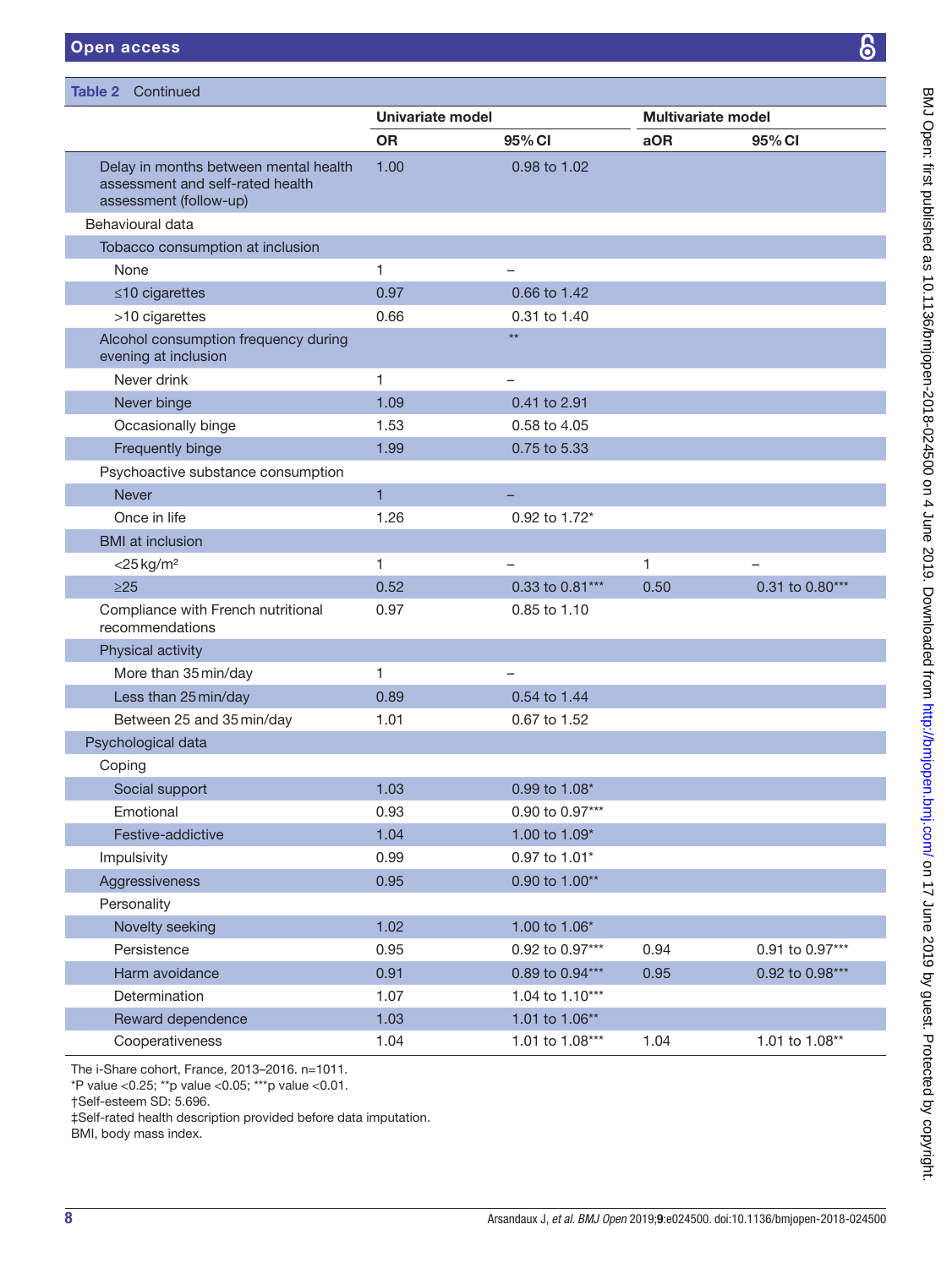<span id="page-8-0"></span>Table 3 Final logistic model of probability to declare good or very good compared with very poor, poor or average self-rated health after imputation of missing data on covariates

|                                                            | Self-rated health*           |                     | <b>Multivariate model</b> |                     |
|------------------------------------------------------------|------------------------------|---------------------|---------------------------|---------------------|
|                                                            | Good/very good,<br>$n = 808$ | Average/poor, n=203 | aOR                       | 95% CI              |
| Self-esteem (for the increase of one<br>SD†), median (IQR) | $29(26-33)$                  | $26(22-30)$         | 1.40                      | 1.15 to 1.72***     |
| BMI at inclusion, n(%)                                     |                              |                     |                           |                     |
| $<$ 25 kg/m <sup>2</sup>                                   | 623 (89.6)                   | 130 (81.3)          | 2.11                      | 1.26 to 3.53***     |
| $\geq$ 25                                                  | 72 (10.4)                    | 30(18.8)            |                           |                     |
| Financial situation during childhood,<br>$n(\%)$           |                              |                     |                           |                     |
| Comfortable to very comfortable                            | 487 (60.3)                   | 86 (42.4)           | 1.87                      | 1.35 to 2.59***     |
| Correct to very difficult                                  | 321 (39.7)                   | 117 (57.6)          | F                         |                     |
| Personality, median (IQR)                                  |                              |                     |                           |                     |
| Persistence                                                | $29(24-31)$                  | $29(25-33)$         | 0.94                      | $0.91$ to $0.97***$ |
| Harm avoidance                                             | $26(22-30)$                  | $29(25-33)$         | 0.95                      | 0.92 to 0.98***     |
| Cooperativeness                                            | $32(29 - 35)$                | $32(28-35)$         | 1.04                      | 1.01 to 1.08**      |

The i-Share Cohort, France, 2013–2016. n=1011 .

\*P value <0.25; \*\*p value <0.05; \*\*\*p value <0.01.

\*Self-rated health description provided before data-imputation.

†Self-esteem SD: 5.696.

aOR, adjusted OR; BMI, body mass index.

<span id="page-8-1"></span>

| Sensitivity analysis of the effect of self-esteem on self-rated health<br>Table 4 |                                                                                                                               |
|-----------------------------------------------------------------------------------|-------------------------------------------------------------------------------------------------------------------------------|
|                                                                                   | Estimation* of increase of one SD† for (1) (3)<br>and (4) natural scale for (2) of self-esteem<br>effect on self-rated health |
| (1) Modelling self-rated health                                                   |                                                                                                                               |
| (A) in continuous variable (ranging from 1 to $5\frac{1}{4}$                      | $\beta = -0.05$ , p=0.0005                                                                                                    |
| (B) in three categories (with a 'average' modality)                               |                                                                                                                               |
| Average versus poor/very poor                                                     | $OR=1.69$ , $p=0.0429$                                                                                                        |
| Good/very good versus poor/very poor                                              | OR=2.23, p=0.0015                                                                                                             |
| (2) Estimating self-esteem effect throughout a categorised variable               |                                                                                                                               |
| ]25-28) versus ≤25                                                                | OR=1.25, p=0.3032                                                                                                             |
| [28-33) versus ≤25                                                                | OR=2.28, p=0.0009                                                                                                             |
| $>33$ vs $< 25$                                                                   | OR=1.85, p=0.0301                                                                                                             |
| (3) Completing adjustment                                                         |                                                                                                                               |
| (A) With baseline self-rated health                                               | $OR=1.29$ , $p=0.0160$                                                                                                        |
| (B) Forcing the adjustment with delays between the three measurement<br>periods   | $OR=1.40$ , $p=0.0009$                                                                                                        |
| (C) With objective health indicator                                               | $OR=1.40$ , $p=0.0011$                                                                                                        |
| $(4)$ Performing primary modelling among complete case population ( $n=665$ )     | $OR=1.55$ , $p=0.0009$                                                                                                        |
|                                                                                   |                                                                                                                               |

The i-Share Cohort, France, 2013–2016. n=1011.

\*Models adjusted for body mass index, financial situation during childhood and personality scores (persistence, harm avoidance and cooperativeness).

†Self-esteem SD: 5.696.

‡High score represent better self-rated health.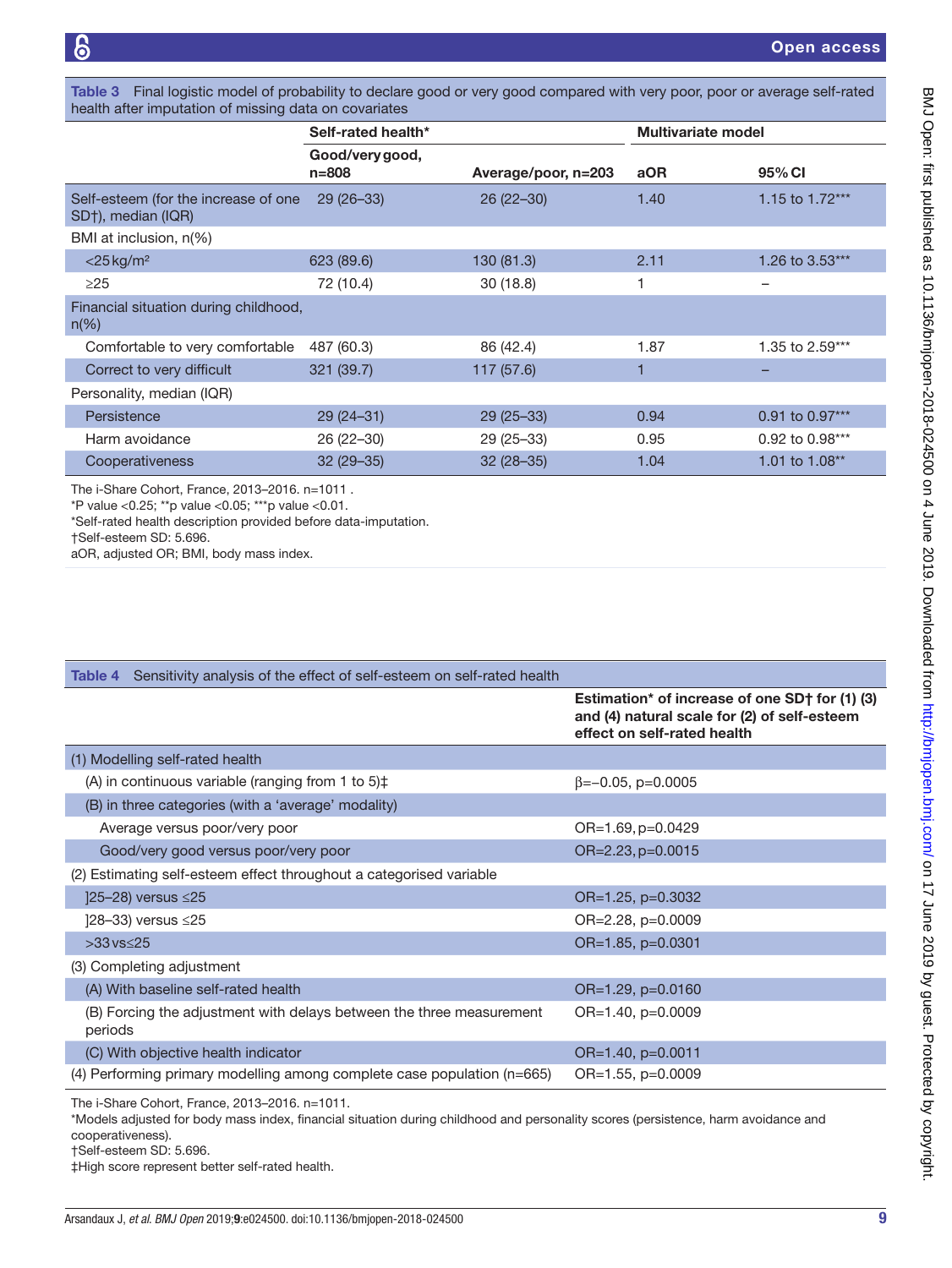and more varied sample. Second, we used a longitudinal design with a median follow-up period of 8 months, which is relevant to assess impact on self-rated health in young adults. We do not have any information on the persistency of the self-esteem/self-rated health relationship in the longer term, however, especially after the academic years. Moreover, reverse causation between self-esteem and self-rated health may exist and could not be investigated with our design. However, in sensitivity analyses, when self-rated health measurement prior to self-esteem was entered in the model as a covariate, the result remained similar. Further research should use repeated self-esteem and self-rated health measurements to better explore the bidirectionality assumption.

#### Implications

From a public health perspective, this study provides a contributive insight for interventional research. It suggests that interventions targeting self-esteem during college years should be experimented. Yet the type of intervention is still to be determined, since most of the previous interventional research on self-esteem has concerned children. $43 \frac{43}{44}$  Consequently, further studies are needed to investigate whether these interventions could be extended or transferred to college students. Self-esteem improvement interventions could focus either on (1) global self-esteem by increasing self-knowledge and resilience through an individual intervention, web-based for instance, or (2) a specific dimension such as social self-esteem by using exercise or mentoring programme. $^{43}$ <sup>44</sup> Furthermore, the university years represent a relevant period for implementing early interventions, before health behaviours and mental health problems set in.

From a research perspective, we have identified two priority areas. First, it appears necessary to better understand the pathways between self-esteem and self-rated health by conducting mediational analyses. Second, the self-reported nature of the two measurements (ie, self-esteem and self-rated health) might explain why they are linked.<sup>38</sup> Considering that self-esteem has been reported to be linked with health outcomes other than self-rated health, we believe that there are coexisting associations with both the evaluation framework and health.

Acknowledgements The authors are indebted to the participants of the i-Share project for their commitment and cooperation and to the entire i-Share staff for their expert contribution and assistance.

Contributors JA and CG developed the study concept and study design. CT is the principal investigator of the i-Share Cohort. MT and GM participated actively in the creation of the mental health questionnaire and brought psychological and psychiatric expertise to the interpretation of the results. JA performed the data analysis and interpretation under the supervision of CG. JA drafted the manuscript and all the coauthors provided critical revisions. All the authors approved the final version of the manuscript for submission.

Funding The i-Share research project has received funding from the French National Research Agency (Agence Nationale de la Recherche (ANR)) via the 'Investissements d'Avenir' programme reference ANR-10- COHO-05. This study was further supported by a grant from the 'Health Determinants in Societies' HEADS Excellence Cluster of the University of Bordeaux, managed by the ANR, under the

'Future Investments' programme in the framework of the Bordeaux 'Initiatives d'Excellence' (IdEx) programme, grant number (ANR-10-IDEX-03-02).

Competing interests None declared.

Patient consent for publication Not required.

Provenance and peer review Not commissioned; externally peer reviewed.

Data sharing statement Data from the study are not available because they are still under analysis for other research questions.

Open access This is an open access article distributed in accordance with the Creative Commons Attribution Non Commercial (CC BY-NC 4.0) license, which permits others to distribute, remix, adapt, build upon this work non-commercially, and license their derivative works on different terms, provided the original work is properly cited, appropriate credit is given, any changes made indicated, and the use is non-commercial. See: [http://creativecommons.org/licenses/by-nc/4.0/.](http://creativecommons.org/licenses/by-nc/4.0/)

#### **REFERENCES**

- <span id="page-9-0"></span>1. Nielsen TH. The relationship between self-rated health and hospital records. *[Health Econ](http://dx.doi.org/10.1002/hec.3167)* 2016;25:497–512.
- 2. Sajjad A, Freak-Poli RL, Hofman A, *et al*. Subjective measures of health and all-cause mortality - the Rotterdam Study. *[Psychol Med](http://dx.doi.org/10.1017/S0033291717000381)* 2017;47:1971–80.
- Breidablik HJ, Meland E, Lydersen S. Self-rated health in adolescence: a multifactorial composite. *[Scand J Public Health](http://dx.doi.org/10.1177/1403494807085306)* 2008;36:12–20.
- 4. Breidablik H-J, Meland E, Lydersen S. Self-rated health during adolescence: stability and predictors of change (Young-HUNT study, Norway). *[Eur J Public Health](http://dx.doi.org/10.1093/eurpub/ckn111)* 2009;19:73–8.
- Idler EL, Benyamini Y. Self-rated health and mortality: a review of twenty-seven community studies. *[J Health Soc Behav](http://dx.doi.org/10.2307/2955359)* 1997;38:21–37.
- <span id="page-9-1"></span>6. Ware J. The assessment of health status. In: *Applications of social science to clinical medicine and health policy*. New Brunswick, NJ: Rutgers University Press:204–28.
- <span id="page-9-9"></span>7. de Bruin A. *Health Interview Surveys: Towards International Harmonization of Methods and Instruments. WHO Regional Publications, European Series, No. 58 [Internet*: Office of Publications, WHO Regional Office for Europe, Scherfigsvej 8, DK-2100 Copenhagen 0, Denmark (39 Swiss francs), 1996. [https://eric.](https://eric.ed.gov/?id=ED394961 9. R) [ed.gov/?id=ED394961 9. R](https://eric.ed.gov/?id=ED394961 9. R).
- Robine JM, Jagger C. Euro-REVES Group. Creating a coherent set of indicators to monitor health across Europe: the Euro-REVES 2 project. *[Eur J Public Health](http://dx.doi.org/10.1093/eurpub/13.suppl_1.6)* 2003;13(3 Suppl):6–14.
- 9. DeSalvo KB, Bloser N, Reynolds K, *et al*. Mortality prediction with a single general self-rated health question. A meta-analysis. *[J Gen](http://dx.doi.org/10.1111/j.1525-1497.2005.00291.x)  [Intern Med](http://dx.doi.org/10.1111/j.1525-1497.2005.00291.x)* 2006;21:267–75.
- <span id="page-9-2"></span>10. Mossey JM, Shapiro E. Self-rated health: a predictor of mortality among the elderly. *[Am J Public Health](http://dx.doi.org/10.2105/AJPH.72.8.800)* 1982;72:800–8.
- <span id="page-9-3"></span>11. Mantzavinis GD, Pappas N, Dimoliatis IDK, *et al*. Multivariate models of self-reported health often neglected essential candidate determinants and methodological issues. *[J Clin Epidemiol](http://dx.doi.org/10.1016/j.jclinepi.2004.08.016)* 2005;58:436–43.
- <span id="page-9-4"></span>12. Bobak M, Pikhart H, Rose R, *et al*. Socioeconomic factors, material inequalities, and perceived control in self-rated health: crosssectional data from seven post-communist countries. *[Soc Sci Med](http://dx.doi.org/10.1016/S0277-9536(00)00096-4)* 2000;51:1343–50.
- <span id="page-9-5"></span>13. Mackenbach JP, Simon JG, Looman CWN, *et al*. Self-assessed health and mortality: could psychosocial factors explain the association? *[Int J Epidemiol](http://dx.doi.org/10.1093/ije/31.6.1162)* 2002;31:1162–8.
- <span id="page-9-6"></span>14. Shields M, Shooshtari S. Determinants of self-perceived health. *Health Rep. déc* 2001;13:35–52.
- <span id="page-9-7"></span>15. Baumeister RF, Campbell JD, Krueger JI, *et al*. Does high self-esteem cause better performance, interpersonal success, happiness, or healthier lifestyles? *[Psychol Sci Public Interest](http://dx.doi.org/10.1111/1529-1006.01431)* 2003;4:1–44.
- <span id="page-9-10"></span>16. Mann M, Hosman CMH, Schaalma HP, de Vries NK. Self-esteem in a broad-spectrum approach for mental health promotion. *[Health Educ](http://dx.doi.org/10.1093/her/cyg041)  [Res](http://dx.doi.org/10.1093/her/cyg041)* 2004;19:357–72.
- <span id="page-9-8"></span>17. Degenhardt L, Coffey C, Carlin JB, *et al*. Outcomes of occasional cannabis use in adolescence: 10-year follow-up study in Victoria, Australia. *[Br J Psychiatry](http://dx.doi.org/10.1192/bjp.bp.108.056952)* 2010;196:290–5.
- 18. Mota N, Álvarez-Gil R, Corral M, *et al*. Risky alcohol use and heavy episodic drinking among Spanish University students: a two-year follow-up. *[Gac Sanit](http://dx.doi.org/10.1016/j.gaceta.2010.02.013)* 2010;24:372–7.
- 19. Van De Ven MOM, Greenwood PA, Engels RCME, *et al*. Patterns of adolescent smoking and later nicotine dependence in young adults: A 10-year prospective study. *[Public Health](http://dx.doi.org/10.1016/j.puhe.2009.11.009)* 2010;124:65–70.